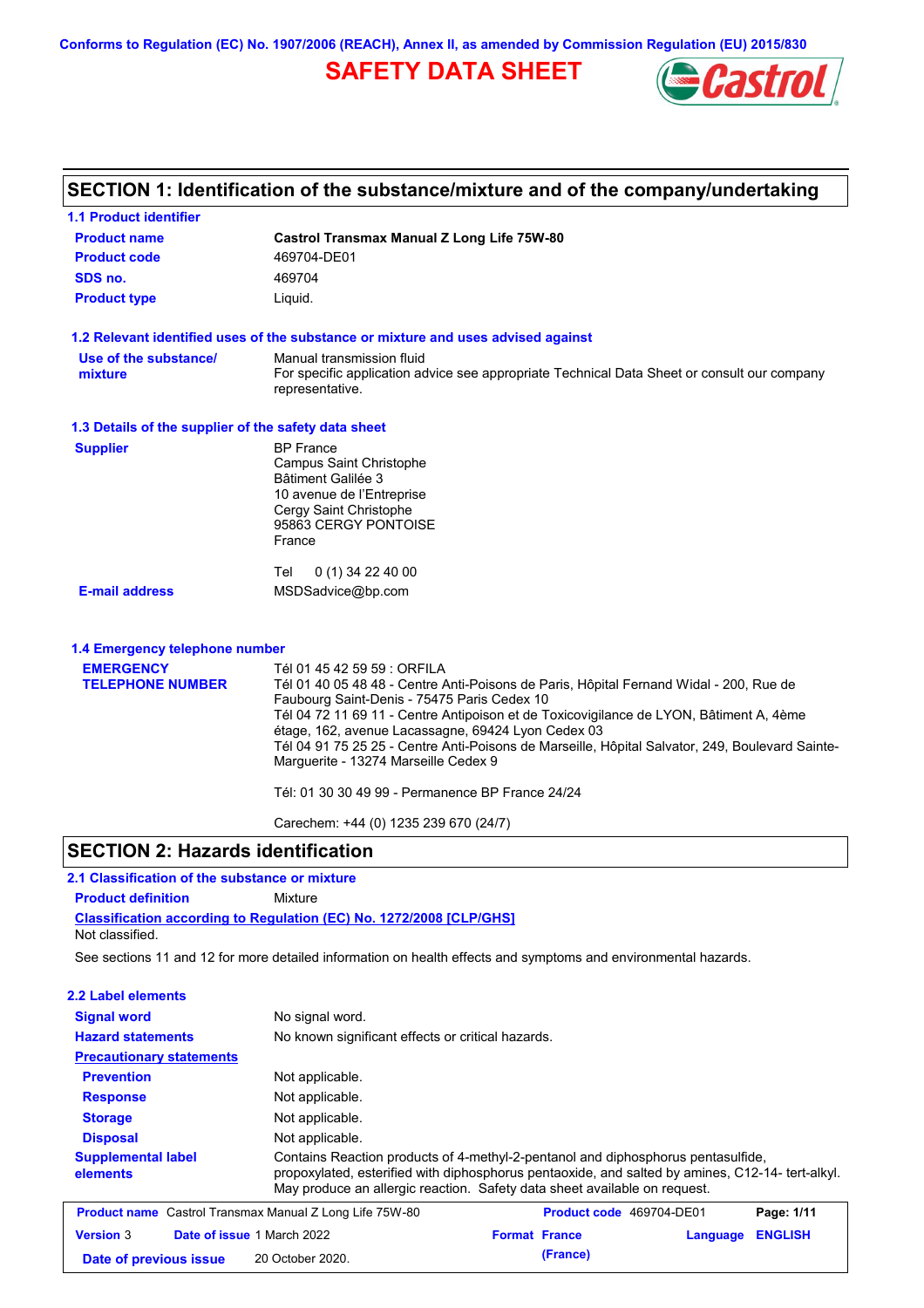## **SECTION 2: Hazards identification**

| EU Regulation (EC) No. 1907/2006 (REACH)                                                                                                                 |                                                                                                               |
|----------------------------------------------------------------------------------------------------------------------------------------------------------|---------------------------------------------------------------------------------------------------------------|
| <b>Annex XVII - Restrictions</b><br>on the manufacture.<br>placing on the market<br>and use of certain<br>dangerous substances,<br>mixtures and articles | Not applicable.                                                                                               |
| <b>Special packaging requirements</b>                                                                                                                    |                                                                                                               |
| <b>Containers to be fitted</b><br>with child-resistant<br>fastenings                                                                                     | Not applicable.                                                                                               |
| <b>Tactile warning of danger</b>                                                                                                                         | Not applicable.                                                                                               |
| 2.3 Other hazards                                                                                                                                        |                                                                                                               |
| <b>Results of PBT and vPvB</b><br>assessment                                                                                                             | Product does not meet the criteria for PBT or vPvB according to Regulation (EC) No. 1907/2006,<br>Annex XIII. |
| <b>Product meets the criteria</b><br>for PBT or vPvB according<br>to Regulation (EC) No.<br><b>1907/2006, Annex XIII</b>                                 | This mixture does not contain any substances that are assessed to be a PBT or a vPvB.                         |
| Other hazards which do<br>not result in classification                                                                                                   | Defatting to the skin.                                                                                        |

## **SECTION 3: Composition/information on ingredients**

### **3.2 Mixtures**

**Mixture Product definition**

Synthetic base stock. Proprietary performance additives.

| <b>Product/ingredient</b><br>name                                                                                                                                                    | <b>Identifiers</b>                                                                      | $\frac{9}{6}$ | <b>Regulation (EC) No.</b><br>1272/2008 [CLP]                                              | Type  |
|--------------------------------------------------------------------------------------------------------------------------------------------------------------------------------------|-----------------------------------------------------------------------------------------|---------------|--------------------------------------------------------------------------------------------|-------|
| Distillates (petroleum), hydrotreated<br>heavy paraffinic                                                                                                                            | REACH #: 01-2119484627-25 ≤3<br>EC: 265-157-1<br>CAS: 64742-54-7<br>Index: 649-467-00-8 |               | Asp. Tox. 1, H304                                                                          | $[1]$ |
| Distillates (petroleum), solvent-<br>dewaxed heavy paraffinic                                                                                                                        | REACH #: 01-2119471299-27 ≤3<br>EC: 265-169-7<br>CAS: 64742-65-0<br>Index: 649-474-00-6 |               | Asp. Tox. 1, H304                                                                          | $[1]$ |
| Distillates (petroleum), hydrotreated<br>light paraffinic                                                                                                                            | REACH #: 01-2119487077-29 ≤3<br>EC: 265-158-7<br>CAS: 64742-55-8<br>Index: 649-468-00-3 |               | Asp. Tox. 1, H304                                                                          | $[1]$ |
| Distillates (petroleum), solvent-<br>dewaxed light paraffinic                                                                                                                        | REACH #: 01-2119480132-48 ≤3<br>EC: 265-159-2<br>CAS: 64742-56-9<br>Index: 649-469-00-9 |               | Asp. Tox. 1, H304                                                                          | $[1]$ |
| Reaction products of 4-methyl-<br>2-pentanol and diphosphorus<br>pentasulfide, propoxylated, esterified<br>with diphosphorus pentaoxide, and<br>salted by amines, C12-14- tert-alkyl | REACH #: 01-2119493620-38<br>EC: -<br>$CAS: -$                                          | ั≺1           | Acute Tox. 4, H302<br>Eye Irrit. 2, H319<br>Skin Sens. 1B, H317<br>Aquatic Chronic 2, H411 | $[1]$ |

**See Section 16 for the full text of the H statements declared above.**

### **Type**

[1] Substance classified with a health or environmental hazard

[2] Substance with a workplace exposure limit

[3] Substance meets the criteria for PBT according to Regulation (EC) No. 1907/2006, Annex XIII

[4] Substance meets the criteria for vPvB according to Regulation (EC) No. 1907/2006, Annex XIII

[5] Substance of equivalent concern

[6] Additional disclosure due to company policy

Occupational exposure limits, if available, are listed in Section 8.

| <b>Product name</b> Castrol Transmax Manual Z Long Life 75W-80 |  | <b>Product code</b> 469704-DE01   |  | Page: 2/11           |                         |  |
|----------------------------------------------------------------|--|-----------------------------------|--|----------------------|-------------------------|--|
| <b>Version 3</b>                                               |  | <b>Date of issue 1 March 2022</b> |  | <b>Format France</b> | <b>Language ENGLISH</b> |  |
| Date of previous issue                                         |  | 20 October 2020.                  |  | (France)             |                         |  |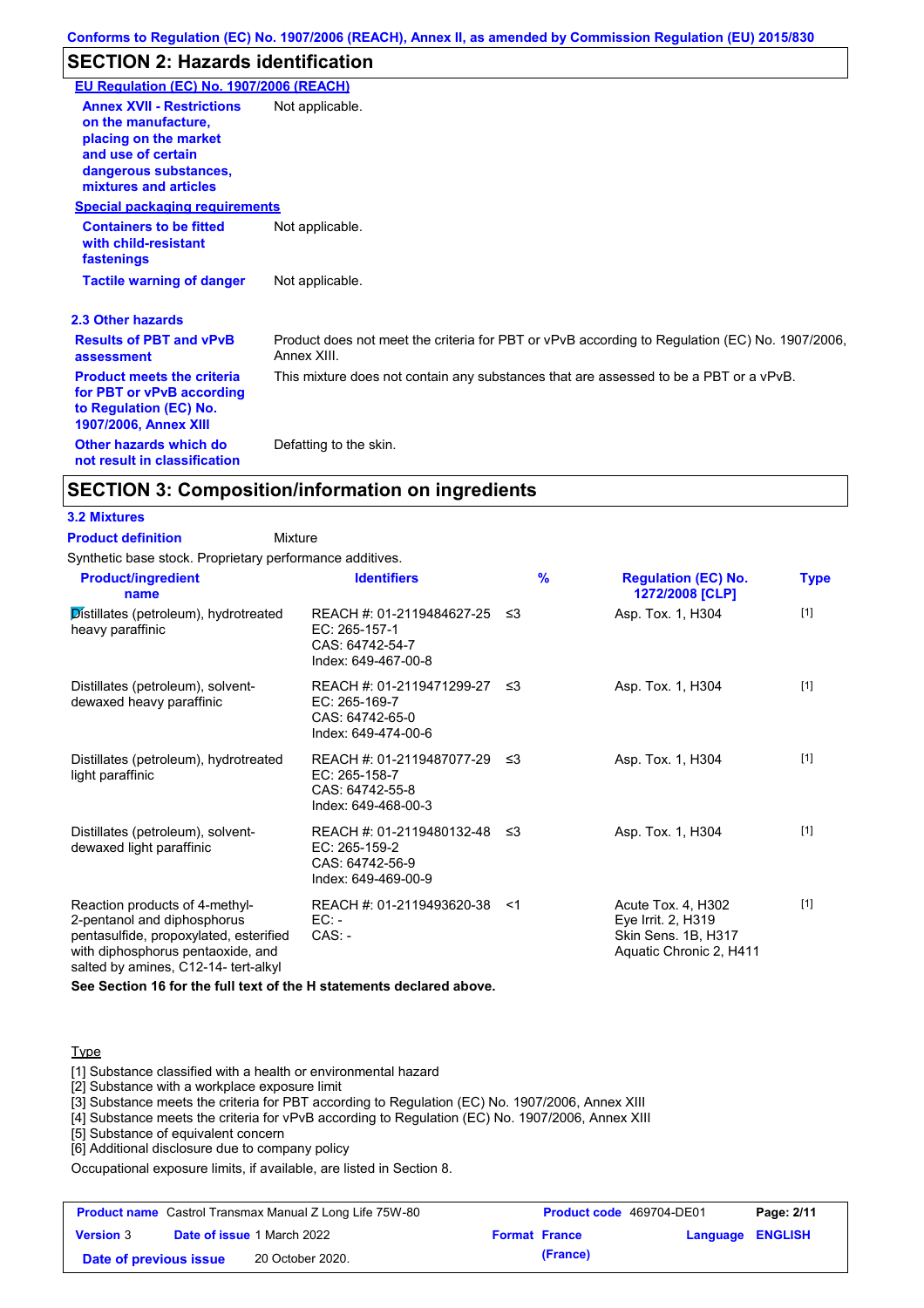## **SECTION 4: First aid measures**

| <b>4.1 Description of first aid measures</b> |                                                                                                                                                                                                                                         |
|----------------------------------------------|-----------------------------------------------------------------------------------------------------------------------------------------------------------------------------------------------------------------------------------------|
| <b>Eye contact</b>                           | In case of contact, immediately flush eyes with plenty of water for at least 15 minutes. Eyelids<br>should be held away from the eyeball to ensure thorough rinsing. Check for and remove any<br>contact lenses. Get medical attention. |
| <b>Skin contact</b>                          | Wash skin thoroughly with soap and water or use recognised skin cleanser. Remove<br>contaminated clothing and shoes. Wash clothing before reuse. Clean shoes thoroughly before<br>reuse. Get medical attention if irritation develops.  |
| <b>Inhalation</b>                            | If inhaled, remove to fresh air. Get medical attention if symptoms occur.                                                                                                                                                               |
| <b>Ingestion</b>                             | Do not induce vomiting unless directed to do so by medical personnel. Get medical attention if<br>symptoms occur.                                                                                                                       |
| <b>Protection of first-aiders</b>            | No action shall be taken involving any personal risk or without suitable training.                                                                                                                                                      |

### **4.2 Most important symptoms and effects, both acute and delayed**

See Section 11 for more detailed information on health effects and symptoms.

### **Potential acute health effects**

| <b>Inhalation</b>   | Vapour inhalation under ambient conditions is not normally a problem due to low vapour<br>pressure.               |
|---------------------|-------------------------------------------------------------------------------------------------------------------|
| <b>Ingestion</b>    | No known significant effects or critical hazards.                                                                 |
| <b>Skin contact</b> | Defatting to the skin. May cause skin dryness and irritation.                                                     |
| Eye contact         | No known significant effects or critical hazards.                                                                 |
|                     | Delayed and immediate effects as well as chronic effects from short and long-term exposure                        |
| <b>Inhalation</b>   | Overexposure to the inhalation of airborne droplets or aerosols may cause irritation of the<br>respiratory tract. |
| <b>Ingestion</b>    | Ingestion of large quantities may cause nausea and diarrhoea.                                                     |
| <b>Skin contact</b> | Prolonged or repeated contact can defat the skin and lead to irritation and/or dermatitis.                        |
| Eye contact         | Potential risk of transient stinging or redness if accidental eye contact occurs.                                 |

### **4.3 Indication of any immediate medical attention and special treatment needed**

**Notes to physician** Treatment should in general be symptomatic and directed to relieving any effects.

## **SECTION 5: Firefighting measures**

| 5.1 Extinguishing media                                   |                                                                                                                                                                                                                                                                                                                                                                   |
|-----------------------------------------------------------|-------------------------------------------------------------------------------------------------------------------------------------------------------------------------------------------------------------------------------------------------------------------------------------------------------------------------------------------------------------------|
| <b>Suitable extinguishing</b><br>media                    | In case of fire, use foam, dry chemical or carbon dioxide extinguisher or spray.                                                                                                                                                                                                                                                                                  |
| <b>Unsuitable extinguishing</b><br>media                  | Do not use water jet. The use of a water jet may cause the fire to spread by splashing the<br>burning product.                                                                                                                                                                                                                                                    |
| 5.2 Special hazards arising from the substance or mixture |                                                                                                                                                                                                                                                                                                                                                                   |
| <b>Hazards from the</b><br>substance or mixture           | In a fire or if heated, a pressure increase will occur and the container may burst.                                                                                                                                                                                                                                                                               |
| <b>Hazardous combustion</b><br>products                   | Combustion products may include the following:<br>carbon oxides (CO, CO <sub>2</sub> ) (carbon monoxide, carbon dioxide)                                                                                                                                                                                                                                          |
| 5.3 Advice for firefighters                               |                                                                                                                                                                                                                                                                                                                                                                   |
| <b>Special precautions for</b><br>fire-fighters           | No action shall be taken involving any personal risk or without suitable training. Promptly<br>isolate the scene by removing all persons from the vicinity of the incident if there is a fire.                                                                                                                                                                    |
| <b>Special protective</b><br>equipment for fire-fighters  | Fire-fighters should wear appropriate protective equipment and self-contained breathing<br>apparatus (SCBA) with a full face-piece operated in positive pressure mode. Clothing for fire-<br>fighters (including helmets, protective boots and gloves) conforming to European standard EN<br>469 will provide a basic level of protection for chemical incidents. |

## **SECTION 6: Accidental release measures**

### **6.1 Personal precautions, protective equipment and emergency procedures**

| For non-emergency<br>personnel                                 | No action shall be taken involving any personal risk or without suitable training. Evacuate<br>surrounding areas. Keep unnecessary and unprotected personnel from entering. Do not touch<br>or walk through spilt material. Floors may be slippery; use care to avoid falling. Put on<br>appropriate personal protective equipment. |                      |          |                                 |                |
|----------------------------------------------------------------|-------------------------------------------------------------------------------------------------------------------------------------------------------------------------------------------------------------------------------------------------------------------------------------------------------------------------------------|----------------------|----------|---------------------------------|----------------|
| For emergency responders                                       | If specialised clothing is required to deal with the spillage, take note of any information in<br>Section 8 on suitable and unsuitable materials. See also the information in "For non-<br>emergency personnel".                                                                                                                    |                      |          |                                 |                |
| <b>Product name</b> Castrol Transmax Manual Z Long Life 75W-80 |                                                                                                                                                                                                                                                                                                                                     |                      |          | <b>Product code</b> 469704-DE01 | Page: 3/11     |
| <b>Version 3</b><br>Date of issue 1 March 2022                 |                                                                                                                                                                                                                                                                                                                                     | <b>Format France</b> |          | Language                        | <b>ENGLISH</b> |
| Date of previous issue                                         | 20 October 2020.                                                                                                                                                                                                                                                                                                                    |                      | (France) |                                 |                |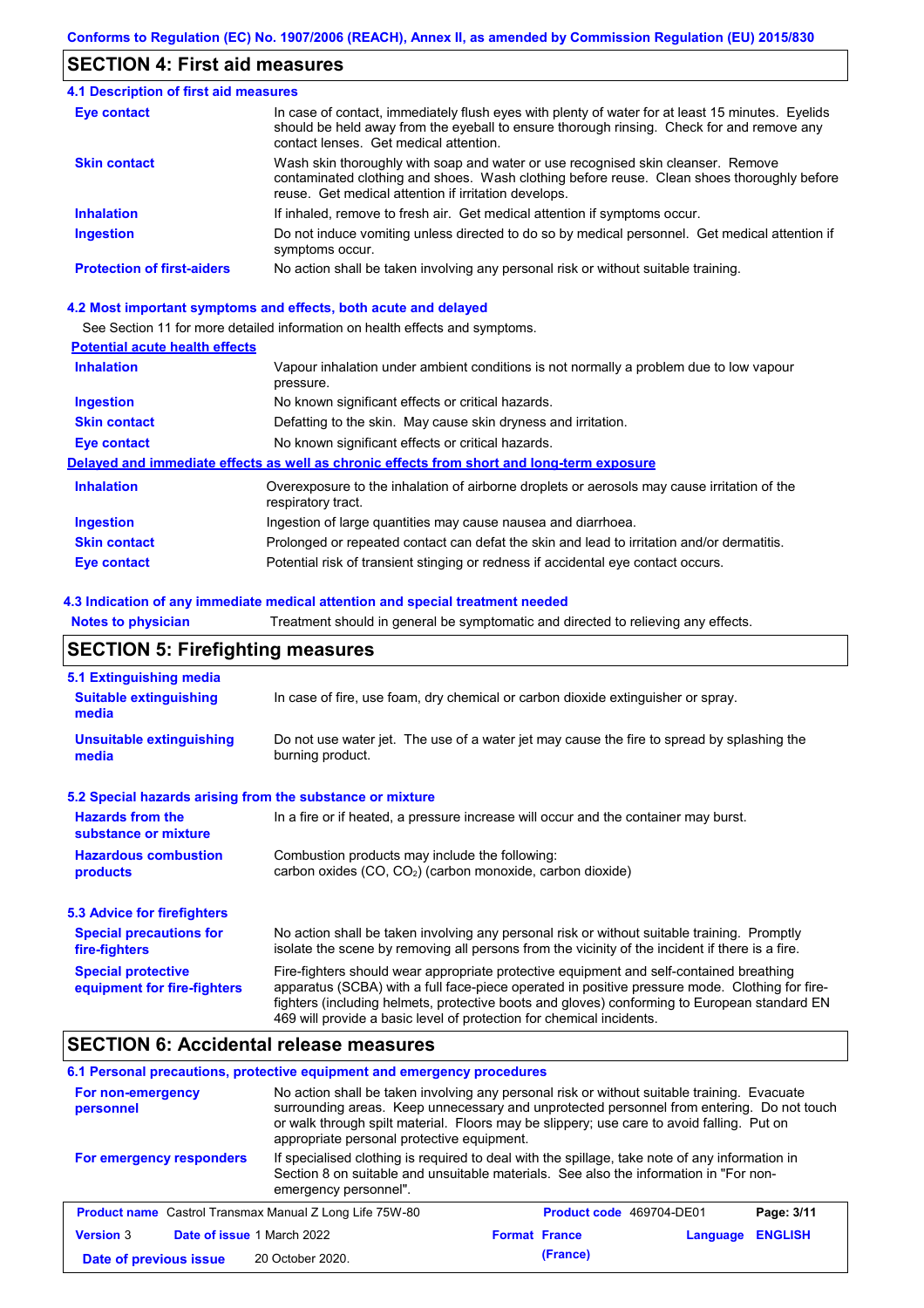### **SECTION 6: Accidental release measures**

| <b>6.2 Environmental</b><br>precautions   | Avoid dispersal of spilt material and runoff and contact with soil, waterways, drains and sewers.<br>Inform the relevant authorities if the product has caused environmental pollution (sewers,<br>waterways, soil or air).                                                                                                                                                                    |
|-------------------------------------------|------------------------------------------------------------------------------------------------------------------------------------------------------------------------------------------------------------------------------------------------------------------------------------------------------------------------------------------------------------------------------------------------|
|                                           | 6.3 Methods and material for containment and cleaning up                                                                                                                                                                                                                                                                                                                                       |
| <b>Small spill</b>                        | Stop leak if without risk. Move containers from spill area. Absorb with an inert material and<br>place in an appropriate waste disposal container. Dispose of via a licensed waste disposal<br>contractor.                                                                                                                                                                                     |
| <b>Large spill</b>                        | Stop leak if without risk. Move containers from spill area. Prevent entry into sewers, water<br>courses, basements or confined areas. Contain and collect spillage with non-combustible,<br>absorbent material e.g. sand, earth, vermiculite or diatomaceous earth and place in container<br>for disposal according to local regulations. Dispose of via a licensed waste disposal contractor. |
| 6.4 Reference to other<br><b>sections</b> | See Section 1 for emergency contact information.<br>See Section 5 for firefighting measures.<br>See Section 8 for information on appropriate personal protective equipment.<br>See Section 12 for environmental precautions.<br>See Section 13 for additional waste treatment information.                                                                                                     |

## **SECTION 7: Handling and storage**

### **7.1 Precautions for safe handling**

| <b>Protective measures</b>                                                    | Put on appropriate personal protective equipment.                                                                                                                                                                                                                                                                                                                                                                                                                                        |
|-------------------------------------------------------------------------------|------------------------------------------------------------------------------------------------------------------------------------------------------------------------------------------------------------------------------------------------------------------------------------------------------------------------------------------------------------------------------------------------------------------------------------------------------------------------------------------|
| <b>Advice on general</b><br>occupational hygiene                              | Eating, drinking and smoking should be prohibited in areas where this material is handled,<br>stored and processed. Wash thoroughly after handling. Remove contaminated clothing and<br>protective equipment before entering eating areas. See also Section 8 for additional<br>information on hygiene measures.                                                                                                                                                                         |
| <b>7.2 Conditions for safe</b><br>storage, including any<br>incompatibilities | Store in accordance with local requlations. Store in a dry, cool and well-ventilated area, away<br>from incompatible materials (see Section 10). Keep away from heat and direct sunlight. Keep<br>container tightly closed and sealed until ready for use. Containers that have been opened must<br>be carefully resealed and kept upright to prevent leakage. Store and use only in equipment/<br>containers designed for use with this product. Do not store in unlabelled containers. |
| <b>Not suitable</b>                                                           | Prolonged exposure to elevated temperature                                                                                                                                                                                                                                                                                                                                                                                                                                               |
| 7.3 Specific end use(s)                                                       |                                                                                                                                                                                                                                                                                                                                                                                                                                                                                          |

See section 1.2 and Exposure scenarios in annex, if applicable.

**Recommendations**

# **SECTION 8: Exposure controls/personal protection**

### **8.1 Control parameters**

**procedures**

#### **Occupational exposure limits** No exposure limit value known.

Whilst specific OELs for certain components may be shown in this section, other components may be present in any mist, vapour or dust produced. Therefore, the specific OELs may not be applicable to the product as a whole and are provided for guidance only.

**Recommended monitoring**  If this product contains ingredients with exposure limits, personal, workplace atmosphere or biological monitoring may be required to determine the effectiveness of the ventilation or other control measures and/or the necessity to use respiratory protective equipment. Reference should be made to monitoring standards, such as the following: European Standard EN 689 (Workplace atmospheres - Guidance for the assessment of exposure by inhalation to chemical agents for comparison with limit values and measurement strategy) European Standard EN 14042 (Workplace atmospheres - Guide for the application and use of procedures for the assessment of exposure to chemical and biological agents) European Standard EN 482 (Workplace atmospheres - General requirements for the performance of procedures for the measurement of chemical agents) Reference to national guidance documents for methods for the determination of hazardous substances will also be required.

### **Derived No Effect Level**

No DNELs/DMELs available.

#### **Predicted No Effect Concentration**

No PNECs available

#### **8.2 Exposure controls**

| <b>Product name</b> Castrol Transmax Manual Z Long Life 75W-80 |  | <b>Product code</b> 469704-DE01   |                      | Page: 4/11 |                  |  |
|----------------------------------------------------------------|--|-----------------------------------|----------------------|------------|------------------|--|
| <b>Version 3</b>                                               |  | <b>Date of issue 1 March 2022</b> | <b>Format France</b> |            | Language ENGLISH |  |
| Date of previous issue                                         |  | 20 October 2020.                  |                      | (France)   |                  |  |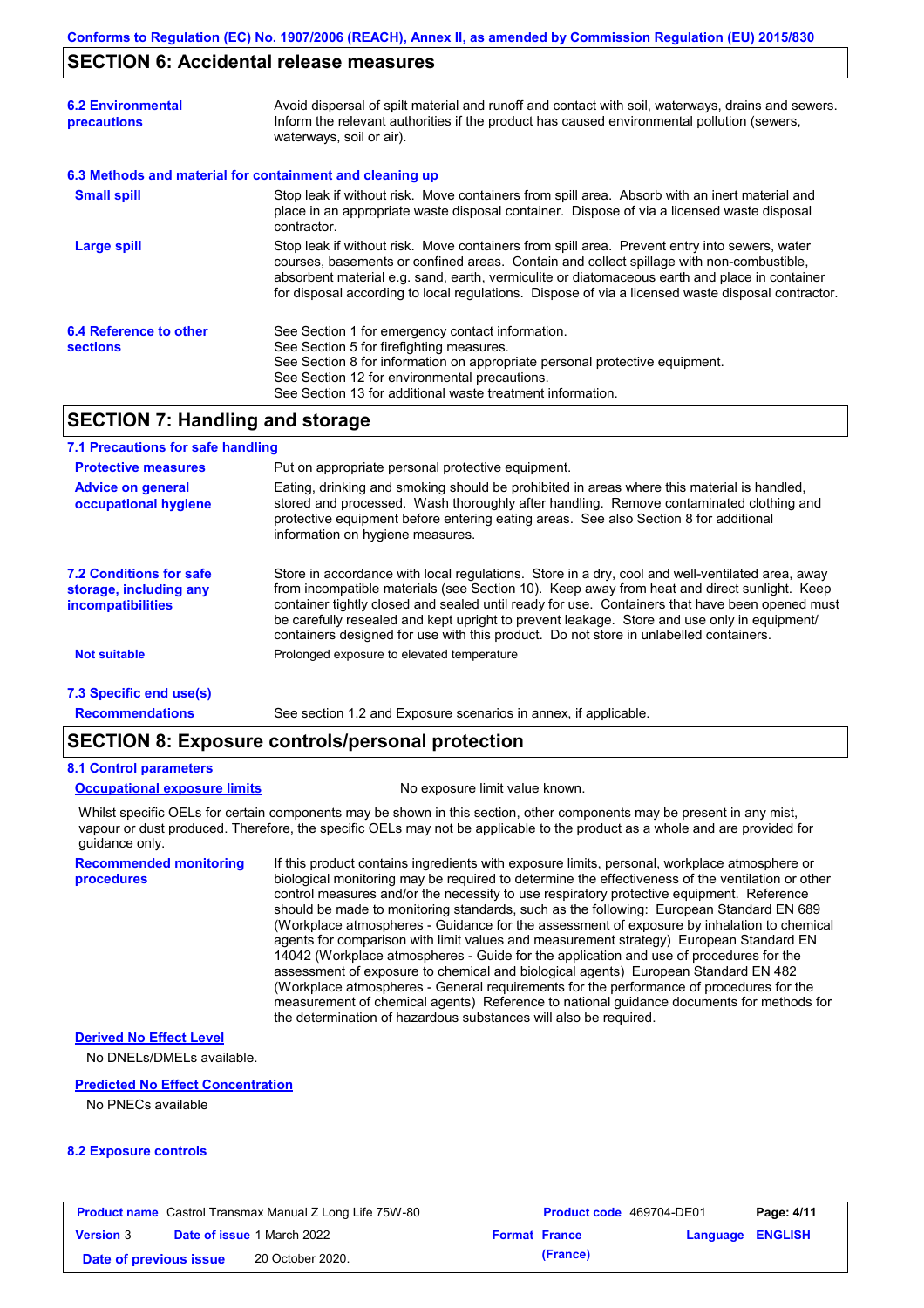# **SECTION 8: Exposure controls/personal protection**

| <b>Appropriate engineering</b>        | Provide exhaust ventilation or other engineering controls to keep the relevant airborne                                                                                                         |
|---------------------------------------|-------------------------------------------------------------------------------------------------------------------------------------------------------------------------------------------------|
| controls                              | concentrations below their respective occupational exposure limits.                                                                                                                             |
|                                       | All activities involving chemicals should be assessed for their risks to health, to ensure                                                                                                      |
|                                       | exposures are adequately controlled. Personal protective equipment should only be considered<br>after other forms of control measures (e.g. engineering controls) have been suitably evaluated. |
|                                       | Personal protective equipment should conform to appropriate standards, be suitable for use, be                                                                                                  |
|                                       | kept in good condition and properly maintained.                                                                                                                                                 |
|                                       | Your supplier of personal protective equipment should be consulted for advice on selection and                                                                                                  |
|                                       | appropriate standards. For further information contact your national organisation for standards.                                                                                                |
|                                       | The final choice of protective equipment will depend upon a risk assessment. It is important to                                                                                                 |
|                                       | ensure that all items of personal protective equipment are compatible.                                                                                                                          |
| <b>Individual protection measures</b> |                                                                                                                                                                                                 |
| <b>Hygiene measures</b>               | Wash hands, forearms and face thoroughly after handling chemical products, before eating,                                                                                                       |
|                                       | smoking and using the lavatory and at the end of the working period. Ensure that eyewash                                                                                                        |
|                                       | stations and safety showers are close to the workstation location.                                                                                                                              |
| <b>Respiratory protection</b>         | In case of insufficient ventilation, wear suitable respiratory equipment.                                                                                                                       |
|                                       | The correct choice of respiratory protection depends upon the chemicals being handled, the                                                                                                      |
|                                       | conditions of work and use, and the condition of the respiratory equipment. Safety procedures                                                                                                   |
|                                       | should be developed for each intended application. Respiratory protection equipment should                                                                                                      |
|                                       | therefore be chosen in consultation with the supplier/manufacturer and with a full assessment                                                                                                   |
|                                       | of the working conditions.                                                                                                                                                                      |
| <b>Eye/face protection</b>            | Safety glasses with side shields.                                                                                                                                                               |
| <b>Skin protection</b>                |                                                                                                                                                                                                 |
| <b>Hand protection</b>                | <b>General Information:</b>                                                                                                                                                                     |
|                                       |                                                                                                                                                                                                 |
|                                       | Because specific work environments and material handling practices vary, safety procedures                                                                                                      |
|                                       | should be developed for each intended application. The correct choice of protective gloves                                                                                                      |
|                                       | depends upon the chemicals being handled, and the conditions of work and use. Most gloves                                                                                                       |
|                                       | provide protection for only a limited time before they must be discarded and replaced (even the<br>best chemically resistant gloves will break down after repeated chemical exposures).         |
|                                       |                                                                                                                                                                                                 |
|                                       | Gloves should be chosen in consultation with the supplier / manufacturer and taking account of                                                                                                  |
|                                       | a full assessment of the working conditions.                                                                                                                                                    |
|                                       |                                                                                                                                                                                                 |
|                                       | Recommended: Nitrile gloves.                                                                                                                                                                    |
|                                       | <b>Breakthrough time:</b>                                                                                                                                                                       |
|                                       | Breakthrough time data are generated by glove manufacturers under laboratory test conditions                                                                                                    |
|                                       | and represent how long a glove can be expected to provide effective permeation resistance. It                                                                                                   |
|                                       | is important when following breakthrough time recommendations that actual workplace                                                                                                             |
|                                       | conditions are taken into account. Always consult with your glove supplier for up-to-date                                                                                                       |
|                                       | technical information on breakthrough times for the recommended glove type.                                                                                                                     |
|                                       | Our recommendations on the selection of gloves are as follows:                                                                                                                                  |
|                                       |                                                                                                                                                                                                 |
|                                       | Continuous contact:                                                                                                                                                                             |
|                                       | Gloves with a minimum breakthrough time of 240 minutes, or >480 minutes if suitable gloves                                                                                                      |
|                                       | can be obtained.                                                                                                                                                                                |
|                                       | If suitable gloves are not available to offer that level of protection, gloves with shorter                                                                                                     |
|                                       | breakthrough times may be acceptable as long as appropriate glove maintenance and                                                                                                               |
|                                       | replacement regimes are determined and adhered to.                                                                                                                                              |
|                                       | Short-term / splash protection:                                                                                                                                                                 |
|                                       | Recommended breakthrough times as above.                                                                                                                                                        |
|                                       | It is recognised that for short-term, transient exposures, gloves with shorter breakthrough times                                                                                               |
|                                       | may commonly be used. Therefore, appropriate maintenance and replacement regimes must                                                                                                           |
|                                       | be determined and rigorously followed.                                                                                                                                                          |
|                                       |                                                                                                                                                                                                 |
|                                       | <b>Glove Thickness:</b>                                                                                                                                                                         |
|                                       | For general applications, we recommend gloves with a thickness typically greater than 0.35 mm.                                                                                                  |
|                                       | It should be emphasised that glove thickness is not necessarily a good predictor of glove                                                                                                       |
|                                       | resistance to a specific chemical, as the permeation efficiency of the glove will be dependent                                                                                                  |
|                                       | on the exact composition of the glove material. Therefore, glove selection should also be based                                                                                                 |
|                                       | on consideration of the task requirements and knowledge of breakthrough times.                                                                                                                  |
|                                       | Glove thickness may also vary depending on the glove manufacturer, the glove type and the<br>glove model. Therefore, the manufacturers' technical data should always be taken into account      |
|                                       | to ensure selection of the most appropriate glove for the task.                                                                                                                                 |
|                                       |                                                                                                                                                                                                 |

|                        | <b>Product name</b> Castrol Transmax Manual Z Long Life 75W-80 | <b>Product code</b> 469704-DE01 |                  | Page: 5/11 |
|------------------------|----------------------------------------------------------------|---------------------------------|------------------|------------|
| <b>Version 3</b>       | <b>Date of issue 1 March 2022</b>                              | <b>Format France</b>            | Language ENGLISH |            |
| Date of previous issue | 20 October 2020.                                               | (France)                        |                  |            |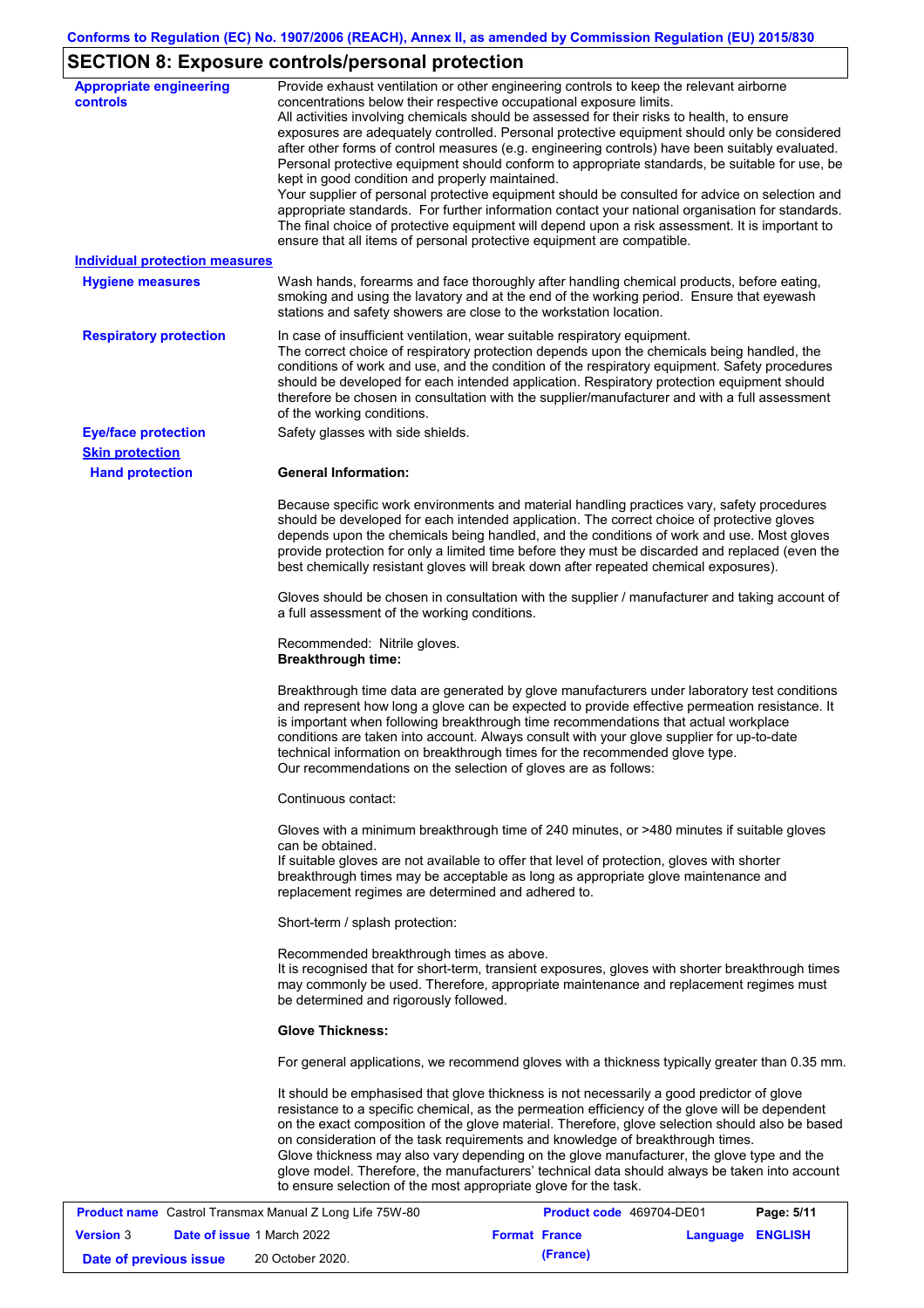## **SECTION 8: Exposure controls/personal protection**

|                                           | Note: Depending on the activity being conducted, gloves of varying thickness may be required<br>for specific tasks. For example:                                                                                                                                                                                                                                                                                                                                                                                                                                                                                                                                                      |
|-------------------------------------------|---------------------------------------------------------------------------------------------------------------------------------------------------------------------------------------------------------------------------------------------------------------------------------------------------------------------------------------------------------------------------------------------------------------------------------------------------------------------------------------------------------------------------------------------------------------------------------------------------------------------------------------------------------------------------------------|
|                                           | • Thinner gloves (down to 0.1 mm or less) may be required where a high degree of manual<br>dexterity is needed. However, these gloves are only likely to give short duration protection and<br>would normally be just for single use applications, then disposed of.                                                                                                                                                                                                                                                                                                                                                                                                                  |
|                                           | • Thicker gloves (up to 3 mm or more) may be required where there is a mechanical (as well<br>as a chemical) risk i.e. where there is abrasion or puncture potential.                                                                                                                                                                                                                                                                                                                                                                                                                                                                                                                 |
| <b>Skin and body</b>                      | Use of protective clothing is good industrial practice.<br>Personal protective equipment for the body should be selected based on the task being<br>performed and the risks involved and should be approved by a specialist before handling this<br>product.<br>Cotton or polyester/cotton overalls will only provide protection against light superficial<br>contamination that will not soak through to the skin. Overalls should be laundered on a regular<br>basis. When the risk of skin exposure is high (e.g. when cleaning up spillages or if there is a<br>risk of splashing) then chemical resistant aprons and/or impervious chemical suits and boots<br>will be required. |
| <b>Refer to standards:</b>                | Respiratory protection: EN 529<br>Gloves: EN 420, EN 374<br>Eye protection: EN 166<br>Filtering half-mask: EN 149<br>Filtering half-mask with valve: EN 405<br>Half-mask: EN 140 plus filter<br>Full-face mask: EN 136 plus filter<br>Particulate filters: EN 143<br>Gas/combined filters: EN 14387                                                                                                                                                                                                                                                                                                                                                                                   |
| <b>Environmental exposure</b><br>controls | Emissions from ventilation or work process equipment should be checked to ensure they<br>comply with the requirements of environmental protection legislation. In some cases, fume<br>scrubbers, filters or engineering modifications to the process equipment will be necessary to<br>reduce emissions to acceptable levels.                                                                                                                                                                                                                                                                                                                                                         |

## **SECTION 9: Physical and chemical properties**

The conditions of measurement of all properties are at standard temperature and pressure unless otherwise indicated.

### **9.1 Information on basic physical and chemical properties**

| <b>Version 3</b><br>Date of issue 1 March 2022<br>Date of previous issue | 20 October 2020.                      |  | <b>Format France</b><br>(France) |    |                          | Language                | <b>ENGLISH</b> |
|--------------------------------------------------------------------------|---------------------------------------|--|----------------------------------|----|--------------------------|-------------------------|----------------|
| <b>Product name</b> Castrol Transmax Manual Z Long Life 75W-80           |                                       |  |                                  |    | Product code 469704-DE01 |                         | Page: 6/11     |
|                                                                          |                                       |  |                                  |    |                          |                         |                |
|                                                                          |                                       |  |                                  | Hg |                          |                         |                |
|                                                                          | Ingredient name mm Hg kPa             |  | <b>Method</b>                    | mm | kPa                      | <b>Method</b>           |                |
| <b>Vapour pressure</b>                                                   | Not available.                        |  | Vapour Pressure at 20°C          |    |                          | Vapour pressure at 50°C |                |
| <b>Upper/lower flammability or</b><br>explosive limits                   | Not available.                        |  |                                  |    |                          |                         |                |
| <b>Flammability (solid, gas)</b>                                         | Not available.                        |  |                                  |    |                          |                         |                |
| <b>Evaporation rate</b>                                                  | Not available.                        |  |                                  |    |                          |                         |                |
| <b>Flash point</b>                                                       | Open cup: >180°C (>356°F) [Cleveland] |  |                                  |    |                          |                         |                |
| <b>Pour point</b>                                                        | $-57 °C$                              |  |                                  |    |                          |                         |                |
| Initial boiling point and boiling<br>range                               | Not available.                        |  |                                  |    |                          |                         |                |
| <b>Melting point/freezing point</b>                                      | Not available.                        |  |                                  |    |                          |                         |                |
| pH                                                                       | Not applicable.                       |  |                                  |    |                          |                         |                |
| <b>Odour threshold</b>                                                   | Not available.                        |  |                                  |    |                          |                         |                |
| <b>Odour</b>                                                             | Not available.                        |  |                                  |    |                          |                         |                |
| <b>Colour</b>                                                            | Blue.                                 |  |                                  |    |                          |                         |                |
| <b>Physical state</b>                                                    | Liquid.                               |  |                                  |    |                          |                         |                |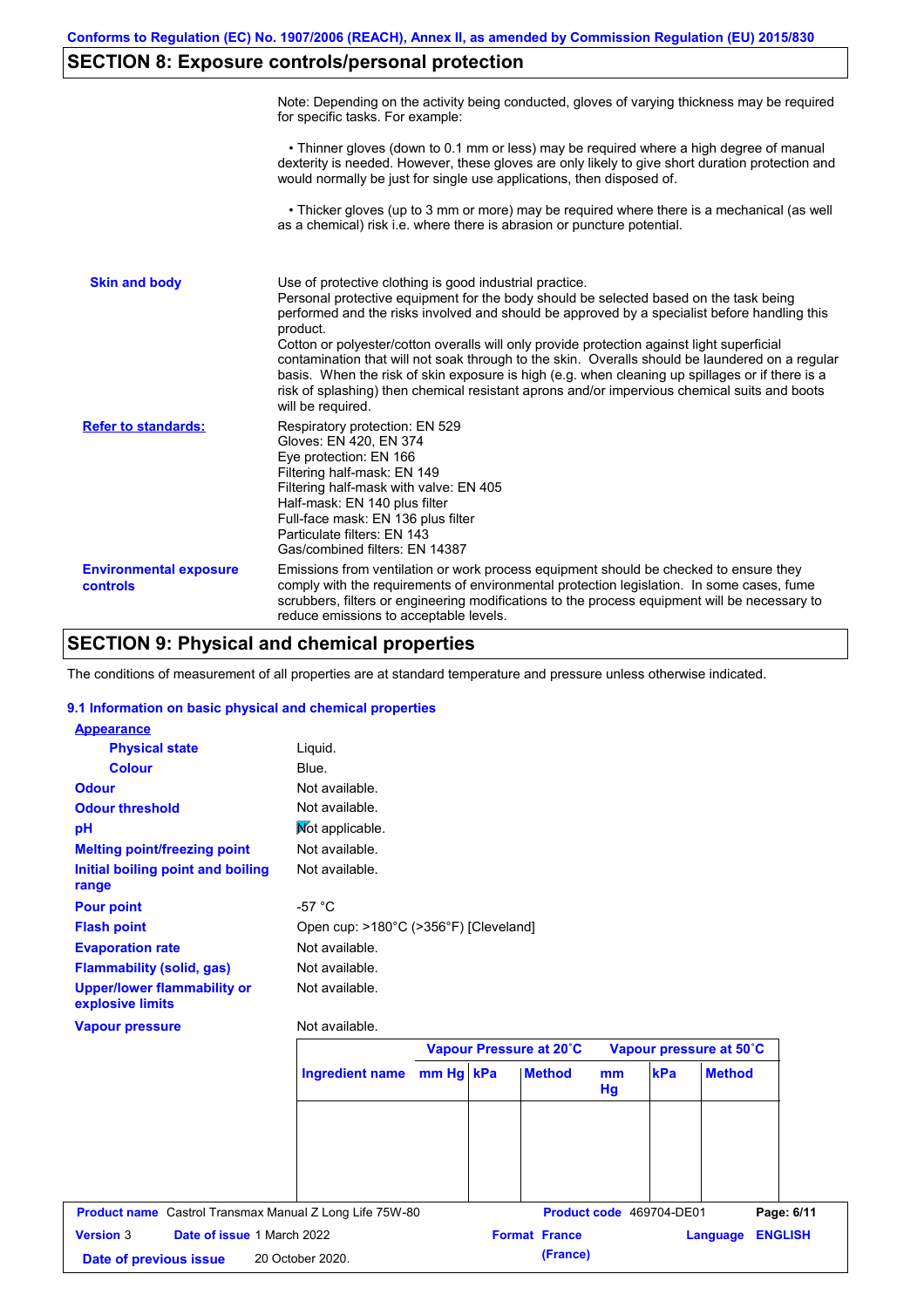## **SECTION 9: Physical and chemical properties**

|                                                   | י                                                                                                                                                                       |                   |                         |                            |  |  |
|---------------------------------------------------|-------------------------------------------------------------------------------------------------------------------------------------------------------------------------|-------------------|-------------------------|----------------------------|--|--|
|                                                   | $D6c-1$ -ene,<br>0<br>homopolymer,<br>hydrogenated                                                                                                                      | 0                 | <b>ASTME</b><br>1194-87 |                            |  |  |
|                                                   | Distillates (petroleum),<br>hydrotreated heavy<br>paraffinic                                                                                                            | < 0.011<br>< 0.08 | <b>ASTM D 5191</b>      |                            |  |  |
|                                                   | Distillates (petroleum),<br>solvent-dewaxed<br>heavy paraffinic                                                                                                         | < 0.011<br>< 0.08 | <b>ASTM D 5191</b>      |                            |  |  |
|                                                   | Distillates (petroleum),<br>hydrotreated light<br>paraffinic                                                                                                            | < 0.08<br>< 0.011 | <b>ASTM D 5191</b>      |                            |  |  |
|                                                   | Distillates (petroleum),<br>solvent-dewaxed light<br>paraffinic                                                                                                         | < 0.08<br>< 0.011 | <b>ASTM D 5191</b>      |                            |  |  |
| <b>Vapour density</b>                             | Not available.                                                                                                                                                          |                   |                         |                            |  |  |
| <b>Relative density</b>                           | Not available.                                                                                                                                                          |                   |                         |                            |  |  |
| <b>Density</b>                                    | <1000 kg/m <sup>3</sup> (<1 g/cm <sup>3</sup> ) at 15 <sup>°</sup> C                                                                                                    |                   |                         |                            |  |  |
| <b>Solubility(ies)</b>                            | insoluble in water.                                                                                                                                                     |                   |                         |                            |  |  |
| <b>Partition coefficient: n-octanol/</b><br>water | Mot applicable.                                                                                                                                                         |                   |                         |                            |  |  |
| <b>Auto-ignition temperature</b>                  | <b>Ingredient name</b>                                                                                                                                                  | $\rm ^{\circ}C$   | °F                      | <b>Method</b>              |  |  |
|                                                   | Dec-1-ene, homopolymer,<br>hydrogenated                                                                                                                                 |                   | 343 to 369              | 649.4 to 696.2 ASTM D 2159 |  |  |
| <b>Decomposition temperature</b>                  | Not available.                                                                                                                                                          |                   |                         |                            |  |  |
| <b>Viscosity</b>                                  | Kinematic: 53.9 mm <sup>2</sup> /s (53.9 cSt) at 40°C<br>Kinematic: 9 mm <sup>2</sup> /s (9 cSt) at 100°C                                                               |                   |                         |                            |  |  |
| <b>Explosive properties</b>                       | Not available.                                                                                                                                                          |                   |                         |                            |  |  |
| <b>Oxidising properties</b>                       | Not available.                                                                                                                                                          |                   |                         |                            |  |  |
| <b>Particle characteristics</b>                   |                                                                                                                                                                         |                   |                         |                            |  |  |
| <b>Median particle size</b>                       | Mot applicable.                                                                                                                                                         |                   |                         |                            |  |  |
| 9.2 Other information                             |                                                                                                                                                                         |                   |                         |                            |  |  |
| No additional information.                        |                                                                                                                                                                         |                   |                         |                            |  |  |
| <b>SECTION 10: Stability and reactivity</b>       |                                                                                                                                                                         |                   |                         |                            |  |  |
| <b>10.1 Reactivity</b>                            | No specific test data available for this product. Refer to Conditions to avoid and Incompatible<br>materials for additional information.                                |                   |                         |                            |  |  |
| <b>10.2 Chemical stability</b>                    | The product is stable.                                                                                                                                                  |                   |                         |                            |  |  |
| 10.3 Possibility of<br>hazardous reactions        | Under normal conditions of storage and use, hazardous reactions will not occur.<br>Under normal conditions of storage and use, hazardous polymerisation will not occur. |                   |                         |                            |  |  |
| <b>10.4 Conditions to avoid</b>                   | Avoid all possible sources of ignition (spark or flame).                                                                                                                |                   |                         |                            |  |  |
| 10.5 Incompatible materials                       | Reactive or incompatible with the following materials: oxidising materials.                                                                                             |                   |                         |                            |  |  |

**10.6 Hazardous decomposition products** Under normal conditions of storage and use, hazardous decomposition products should not be produced.

## **SECTION 11: Toxicological information**

### **11.1 Information on toxicological effects Acute toxicity estimates**

| <b>Amines, C12-14-alkyl, reaction products with</b><br>500<br>N/A<br>N/A<br>N/A<br>N/A<br>hexanol, phosphorus oxide (P2O5), phosphorus<br>sulphide (P2S5) and propylene oxide | <b>Product/ingredient name</b> | Oral (mg/<br>kg) | <b>Dermal</b><br>(mg/kg) | <b>Inhalation</b><br>(gases)<br>(ppm) | <b>Inhalation</b><br>(vapours)<br>(mg/l) | <b>Inhalation</b><br>(dusts)<br>and mists)<br>(mg/l) |
|-------------------------------------------------------------------------------------------------------------------------------------------------------------------------------|--------------------------------|------------------|--------------------------|---------------------------------------|------------------------------------------|------------------------------------------------------|
|                                                                                                                                                                               |                                |                  |                          |                                       |                                          |                                                      |

**Version** 3 **Date of issue** 1 March 2022 **Format France Language ENGLISH Date of previous issue (France)** 20 October 2020.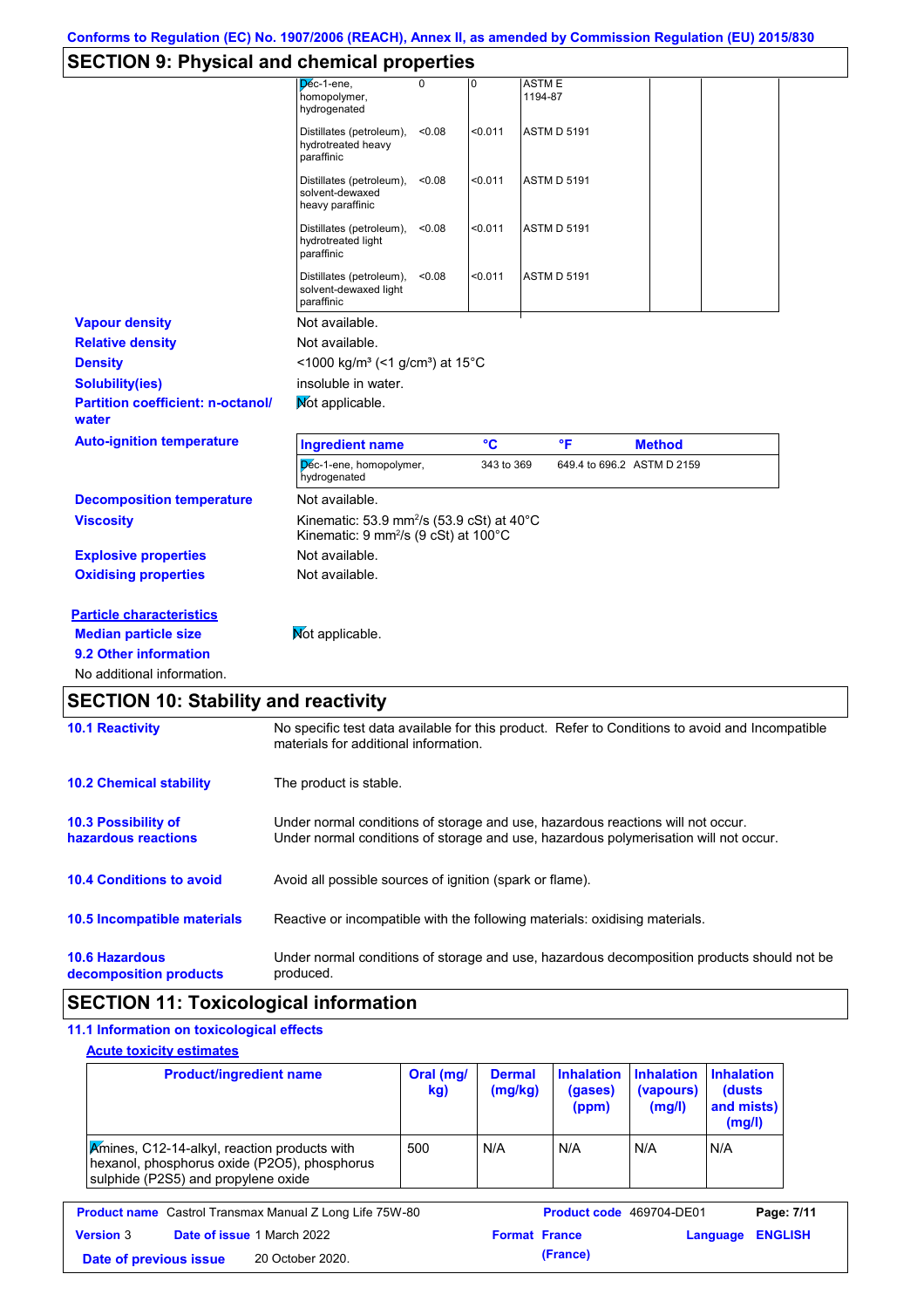## **SECTION 11: Toxicological information**

| <b>Information on likely</b><br>routes of exposure | Routes of entry anticipated: Dermal, Inhalation.                                                                            |
|----------------------------------------------------|-----------------------------------------------------------------------------------------------------------------------------|
| <b>Potential acute health effects</b>              |                                                                                                                             |
| <b>Inhalation</b>                                  | Vapour inhalation under ambient conditions is not normally a problem due to low vapour<br>pressure.                         |
| <b>Ingestion</b>                                   | No known significant effects or critical hazards.                                                                           |
| <b>Skin contact</b>                                | Defatting to the skin. May cause skin dryness and irritation.                                                               |
| <b>Eye contact</b>                                 | No known significant effects or critical hazards.                                                                           |
|                                                    | Symptoms related to the physical, chemical and toxicological characteristics                                                |
| <b>Inhalation</b>                                  | May be harmful by inhalation if exposure to vapour, mists or fumes resulting from thermal<br>decomposition products occurs. |
| <b>Ingestion</b>                                   | No specific data.                                                                                                           |
| <b>Skin contact</b>                                | Adverse symptoms may include the following:<br>irritation<br>dryness<br>cracking                                            |
| <b>Eye contact</b>                                 | No specific data.                                                                                                           |
|                                                    | Delayed and immediate effects as well as chronic effects from short and long-term exposure                                  |
| <b>Inhalation</b>                                  | Overexposure to the inhalation of airborne droplets or aerosols may cause irritation of the<br>respiratory tract.           |
| <b>Ingestion</b>                                   | Ingestion of large quantities may cause nausea and diarrhoea.                                                               |
| <b>Skin contact</b>                                | Prolonged or repeated contact can defat the skin and lead to irritation and/or dermatitis.                                  |
| <b>Eye contact</b>                                 | Potential risk of transient stinging or redness if accidental eye contact occurs.                                           |
| <b>Potential chronic health effects</b>            |                                                                                                                             |
| <b>General</b>                                     | No known significant effects or critical hazards.                                                                           |
| <b>Carcinogenicity</b>                             | No known significant effects or critical hazards.                                                                           |
| <b>Mutagenicity</b>                                | No known significant effects or critical hazards.                                                                           |
| <b>Developmental effects</b>                       | No known significant effects or critical hazards.                                                                           |
| <b>Fertility effects</b>                           | No known significant effects or critical hazards.                                                                           |

# **SECTION 12: Ecological information**

**12.1 Toxicity**

**Environmental hazards** Not classified as dangerous

### **12.2 Persistence and degradability**

Not expected to be rapidly degradable.

### **12.3 Bioaccumulative potential**

This product is not expected to bioaccumulate through food chains in the environment.

| <b>12.4 Mobility in soil</b>                            |                                                                      |
|---------------------------------------------------------|----------------------------------------------------------------------|
| <b>Soil/water partition</b><br><b>coefficient (Koc)</b> | Not available.                                                       |
| <b>Mobility</b>                                         | Spillages may penetrate the soil causing ground water contamination. |

### **12.5 Results of PBT and vPvB assessment**

Product does not meet the criteria for PBT or vPvB according to Regulation (EC) No. 1907/2006, Annex XIII.

| 12.6 Other adverse effects          |                                                                                                                           |
|-------------------------------------|---------------------------------------------------------------------------------------------------------------------------|
| <b>Other ecological information</b> | Spills may form a film on water surfaces causing physical damage to organisms. Oxygen<br>transfer could also be impaired. |

| <b>Product name</b> Castrol Transmax Manual Z Long Life 75W-80 |  |                                   | <b>Product code</b> 469704-DE01 |                         | Page: 8/11 |
|----------------------------------------------------------------|--|-----------------------------------|---------------------------------|-------------------------|------------|
| <b>Version 3</b>                                               |  | <b>Date of issue 1 March 2022</b> | <b>Format France</b>            | <b>Language ENGLISH</b> |            |
| Date of previous issue                                         |  | 20 October 2020.                  | (France)                        |                         |            |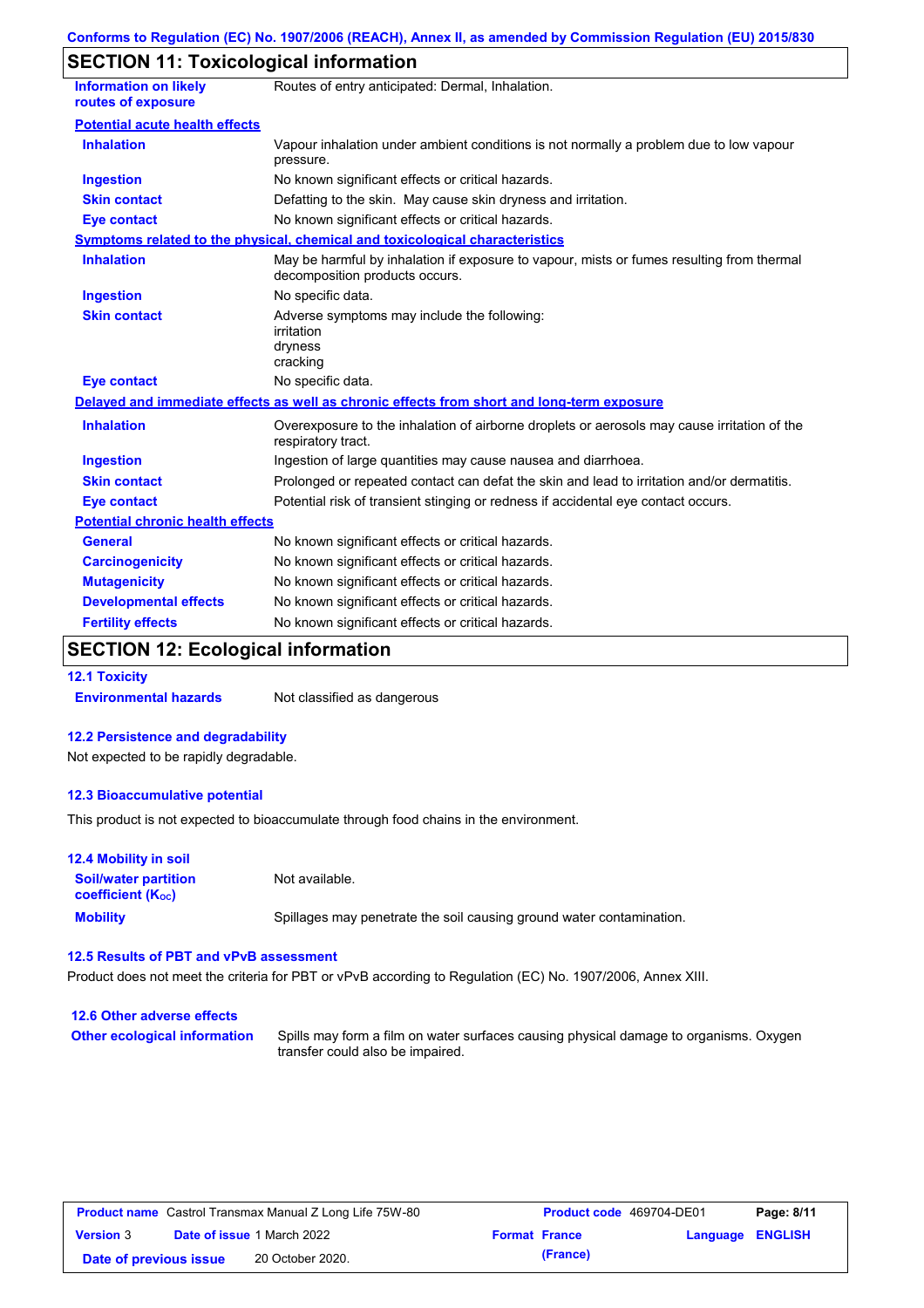### **SECTION 13: Disposal considerations**

### **13.1 Waste treatment methods**

#### **Product**

**Methods of disposal**

Where possible, arrange for product to be recycled. Dispose of via an authorised person/ licensed waste disposal contractor in accordance with local regulations.

**Hazardous waste** Yes.

**European waste catalogue (EWC)**

| <b>Waste code</b>                                                                                                                                                                                                              | <b>Waste designation</b>                    |  |  |
|--------------------------------------------------------------------------------------------------------------------------------------------------------------------------------------------------------------------------------|---------------------------------------------|--|--|
| $130206*$                                                                                                                                                                                                                      | synthetic engine, gear and lubricating oils |  |  |
| The common students of the common states of the first common common students of the common common states of the common states of the common states of the common states of the common states of the common states of the commo |                                             |  |  |

However, deviation from the intended use and/or the presence of any potential contaminants may require an alternative waste disposal code to be assigned by the end user.

### **Packaging**

| - ----------               |                                                                                                                                                                                                                                         |
|----------------------------|-----------------------------------------------------------------------------------------------------------------------------------------------------------------------------------------------------------------------------------------|
| <b>Methods of disposal</b> | Where possible, arrange for product to be recycled. Dispose of via an authorised person/<br>licensed waste disposal contractor in accordance with local regulations.                                                                    |
| <b>Special precautions</b> | This material and its container must be disposed of in a safe way. Empty containers or liners<br>may retain some product residues. Avoid dispersal of spilt material and runoff and contact with<br>soil, waterways, drains and sewers. |
| <b>References</b>          | Commission 2014/955/EU<br>Directive 2008/98/EC                                                                                                                                                                                          |

## **SECTION 14: Transport information**

|                                                | <b>ADR/RID</b> | <b>ADN</b>     | <b>IMDG</b>    | <b>IATA</b>    |
|------------------------------------------------|----------------|----------------|----------------|----------------|
| 14.1 UN number                                 | Not regulated. | Not regulated. | Not regulated. | Not regulated. |
| 14.2 UN proper<br>shipping name                |                |                |                |                |
| <b>14.3 Transport</b><br>hazard class(es)      |                |                |                |                |
| <b>14.4 Packing</b><br>group                   |                |                |                |                |
| 14.5<br><b>Environmental</b><br><b>hazards</b> | No.            | No.            | No.            | No.            |
| <b>Additional</b><br>information               |                |                |                |                |

**14.6 Special precautions for user** Not available.

| <b>14.7 Transport in bulk</b> | Not available. |
|-------------------------------|----------------|
| according to <b>IMO</b>       |                |
| <b>instruments</b>            |                |

## **SECTION 15: Regulatory information**

**15.1 Safety, health and environmental regulations/legislation specific for the substance or mixture**

**EU Regulation (EC) No. 1907/2006 (REACH)**

**Annex XIV - List of substances subject to authorisation Substances of very high concern** None of the components are listed. None of the components are listed. **Annex XIV**

**EU Regulation (EC) No. 1907/2006 (REACH)**

| <b>Product name</b> Castrol Transmax Manual Z Long Life 75W-80 |  |                                   | <b>Product code</b> 469704-DE01 |                      | Page: 9/11              |  |
|----------------------------------------------------------------|--|-----------------------------------|---------------------------------|----------------------|-------------------------|--|
| <b>Version 3</b>                                               |  | <b>Date of issue 1 March 2022</b> |                                 | <b>Format France</b> | <b>Language ENGLISH</b> |  |
| Date of previous issue                                         |  | 20 October 2020.                  |                                 | (France)             |                         |  |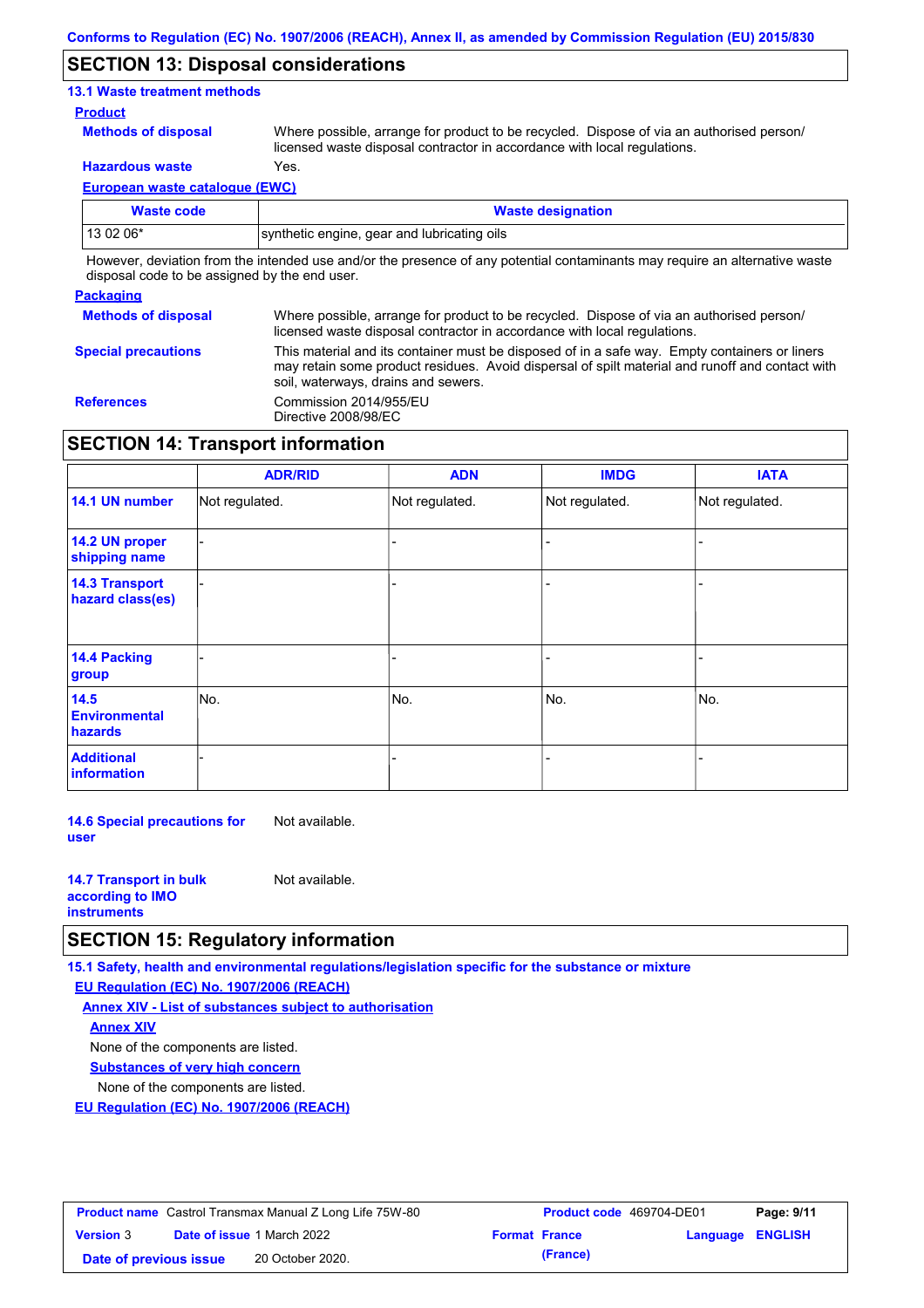## **Conforms to Regulation (EC) No. 1907/2006 (REACH), Annex II, as amended by Commission Regulation (EU) 2015/830**

# **SECTION 15: Regulatory information**

| mixtures and articles<br><b>Other regulations</b><br><b>REACH Status</b><br>The company, as identified in Section 1, sells this product in the EU in compliance with the<br>current requirements of REACH.<br><b>United States inventory</b><br>All components are active or exempted.<br>(TSCA 8b)<br><b>Australia inventory (AIIC)</b><br>All components are listed or exempted.<br>All components are listed or exempted.<br><b>Canada inventory</b><br>All components are listed or exempted.<br><b>China inventory (IECSC)</b><br><b>Japan inventory (CSCL)</b><br>At least one component is not listed.<br><b>Korea inventory (KECI)</b><br>All components are listed or exempted.<br>At least one component is not listed.<br><b>Philippines inventory</b><br>(PICCS)<br><b>Taiwan Chemical</b><br>All components are listed or exempted.<br><b>Substances Inventory</b><br>(TCSI)<br>Ozone depleting substances (1005/2009/EU)<br>Not listed.<br>Prior Informed Consent (PIC) (649/2012/EU)<br>Not listed.<br><b>Persistent Organic Pollutants</b><br>Not listed.<br><b>EU - Water framework directive - Priority substances</b><br>None of the components are listed.<br><b>Seveso Directive</b><br>This product is not controlled under the Seveso Directive.<br><b>National regulations</b><br><b>Reinforced medical</b> | <b>Annex XVII - Restrictions</b><br>on the manufacture,<br>placing on the market<br>and use of certain<br>dangerous substances, | Not applicable. |
|-------------------------------------------------------------------------------------------------------------------------------------------------------------------------------------------------------------------------------------------------------------------------------------------------------------------------------------------------------------------------------------------------------------------------------------------------------------------------------------------------------------------------------------------------------------------------------------------------------------------------------------------------------------------------------------------------------------------------------------------------------------------------------------------------------------------------------------------------------------------------------------------------------------------------------------------------------------------------------------------------------------------------------------------------------------------------------------------------------------------------------------------------------------------------------------------------------------------------------------------------------------------------------------------------------------------------------------|---------------------------------------------------------------------------------------------------------------------------------|-----------------|
|                                                                                                                                                                                                                                                                                                                                                                                                                                                                                                                                                                                                                                                                                                                                                                                                                                                                                                                                                                                                                                                                                                                                                                                                                                                                                                                                     |                                                                                                                                 |                 |
|                                                                                                                                                                                                                                                                                                                                                                                                                                                                                                                                                                                                                                                                                                                                                                                                                                                                                                                                                                                                                                                                                                                                                                                                                                                                                                                                     |                                                                                                                                 |                 |
|                                                                                                                                                                                                                                                                                                                                                                                                                                                                                                                                                                                                                                                                                                                                                                                                                                                                                                                                                                                                                                                                                                                                                                                                                                                                                                                                     |                                                                                                                                 |                 |
|                                                                                                                                                                                                                                                                                                                                                                                                                                                                                                                                                                                                                                                                                                                                                                                                                                                                                                                                                                                                                                                                                                                                                                                                                                                                                                                                     |                                                                                                                                 |                 |
|                                                                                                                                                                                                                                                                                                                                                                                                                                                                                                                                                                                                                                                                                                                                                                                                                                                                                                                                                                                                                                                                                                                                                                                                                                                                                                                                     |                                                                                                                                 |                 |
|                                                                                                                                                                                                                                                                                                                                                                                                                                                                                                                                                                                                                                                                                                                                                                                                                                                                                                                                                                                                                                                                                                                                                                                                                                                                                                                                     |                                                                                                                                 |                 |
|                                                                                                                                                                                                                                                                                                                                                                                                                                                                                                                                                                                                                                                                                                                                                                                                                                                                                                                                                                                                                                                                                                                                                                                                                                                                                                                                     |                                                                                                                                 |                 |
|                                                                                                                                                                                                                                                                                                                                                                                                                                                                                                                                                                                                                                                                                                                                                                                                                                                                                                                                                                                                                                                                                                                                                                                                                                                                                                                                     |                                                                                                                                 |                 |
|                                                                                                                                                                                                                                                                                                                                                                                                                                                                                                                                                                                                                                                                                                                                                                                                                                                                                                                                                                                                                                                                                                                                                                                                                                                                                                                                     |                                                                                                                                 |                 |
|                                                                                                                                                                                                                                                                                                                                                                                                                                                                                                                                                                                                                                                                                                                                                                                                                                                                                                                                                                                                                                                                                                                                                                                                                                                                                                                                     |                                                                                                                                 |                 |
|                                                                                                                                                                                                                                                                                                                                                                                                                                                                                                                                                                                                                                                                                                                                                                                                                                                                                                                                                                                                                                                                                                                                                                                                                                                                                                                                     |                                                                                                                                 |                 |
|                                                                                                                                                                                                                                                                                                                                                                                                                                                                                                                                                                                                                                                                                                                                                                                                                                                                                                                                                                                                                                                                                                                                                                                                                                                                                                                                     |                                                                                                                                 |                 |
|                                                                                                                                                                                                                                                                                                                                                                                                                                                                                                                                                                                                                                                                                                                                                                                                                                                                                                                                                                                                                                                                                                                                                                                                                                                                                                                                     |                                                                                                                                 |                 |
|                                                                                                                                                                                                                                                                                                                                                                                                                                                                                                                                                                                                                                                                                                                                                                                                                                                                                                                                                                                                                                                                                                                                                                                                                                                                                                                                     |                                                                                                                                 |                 |
|                                                                                                                                                                                                                                                                                                                                                                                                                                                                                                                                                                                                                                                                                                                                                                                                                                                                                                                                                                                                                                                                                                                                                                                                                                                                                                                                     |                                                                                                                                 |                 |
| <b>surveillance</b>                                                                                                                                                                                                                                                                                                                                                                                                                                                                                                                                                                                                                                                                                                                                                                                                                                                                                                                                                                                                                                                                                                                                                                                                                                                                                                                 |                                                                                                                                 |                 |
| <b>15.2 Chemical safety</b><br>A Chemical Safety Assessment has been carried out for one or more of the substances within<br>this mixture. A Chemical Safety Assessment has not been carried out for the mixture itself.<br>assessment<br><b>SECTION 16: Other information</b>                                                                                                                                                                                                                                                                                                                                                                                                                                                                                                                                                                                                                                                                                                                                                                                                                                                                                                                                                                                                                                                      |                                                                                                                                 |                 |

| <b>Abbreviations and acronyms</b> | Inland Waterway                                                                                                                                                                                                                              | ADN = European Provisions concerning the International Carriage of Dangerous Goods by    |  |  |  |  |                                                                                           |  |                          |             |  |
|-----------------------------------|----------------------------------------------------------------------------------------------------------------------------------------------------------------------------------------------------------------------------------------------|------------------------------------------------------------------------------------------|--|--|--|--|-------------------------------------------------------------------------------------------|--|--------------------------|-------------|--|
|                                   |                                                                                                                                                                                                                                              | ADR = The European Agreement concerning the International Carriage of Dangerous Goods by |  |  |  |  |                                                                                           |  |                          |             |  |
|                                   | Road                                                                                                                                                                                                                                         |                                                                                          |  |  |  |  |                                                                                           |  |                          |             |  |
|                                   | $ATE = Acute Toxicity Estimate$                                                                                                                                                                                                              |                                                                                          |  |  |  |  |                                                                                           |  |                          |             |  |
|                                   | BCF = Bioconcentration Factor<br>CAS = Chemical Abstracts Service                                                                                                                                                                            |                                                                                          |  |  |  |  |                                                                                           |  |                          |             |  |
|                                   |                                                                                                                                                                                                                                              |                                                                                          |  |  |  |  |                                                                                           |  |                          |             |  |
|                                   |                                                                                                                                                                                                                                              | CLP = Classification, Labelling and Packaging Regulation [Regulation (EC) No. 1272/2008] |  |  |  |  |                                                                                           |  |                          |             |  |
|                                   | CSA = Chemical Safety Assessment                                                                                                                                                                                                             |                                                                                          |  |  |  |  |                                                                                           |  |                          |             |  |
|                                   | CSR = Chemical Safety Report                                                                                                                                                                                                                 |                                                                                          |  |  |  |  |                                                                                           |  |                          |             |  |
|                                   | DMEL = Derived Minimal Effect Level                                                                                                                                                                                                          |                                                                                          |  |  |  |  |                                                                                           |  |                          |             |  |
|                                   | DNEL = Derived No Effect Level<br>EINECS = European Inventory of Existing Commercial chemical Substances                                                                                                                                     |                                                                                          |  |  |  |  |                                                                                           |  |                          |             |  |
|                                   |                                                                                                                                                                                                                                              |                                                                                          |  |  |  |  |                                                                                           |  |                          |             |  |
|                                   | ES = Exposure Scenario<br>EUH statement = CLP-specific Hazard statement<br>EWC = European Waste Cataloque<br>GHS = Globally Harmonized System of Classification and Labelling of Chemicals<br>IATA = International Air Transport Association |                                                                                          |  |  |  |  |                                                                                           |  |                          |             |  |
|                                   |                                                                                                                                                                                                                                              |                                                                                          |  |  |  |  | IBC = Intermediate Bulk Container<br><b>IMDG</b> = International Maritime Dangerous Goods |  |                          |             |  |
|                                   |                                                                                                                                                                                                                                              |                                                                                          |  |  |  |  |                                                                                           |  |                          |             |  |
|                                   |                                                                                                                                                                                                                                              |                                                                                          |  |  |  |  | <b>Product name</b> Castrol Transmax Manual Z Long Life 75W-80                            |  | Product code 469704-DE01 | Page: 10/11 |  |

| <b>Thoughof Humb</b> Caption Hanomax Manadi Z Long Life Tory Co |  |                                   | $1.1$ vanvivous tool of Devi | . <b>.</b>       |  |
|-----------------------------------------------------------------|--|-----------------------------------|------------------------------|------------------|--|
| <b>Version 3</b>                                                |  | <b>Date of issue 1 March 2022</b> | <b>Format France</b>         | Language ENGLISH |  |
| Date of previous issue                                          |  | 20 October 2020.                  | (France)                     |                  |  |